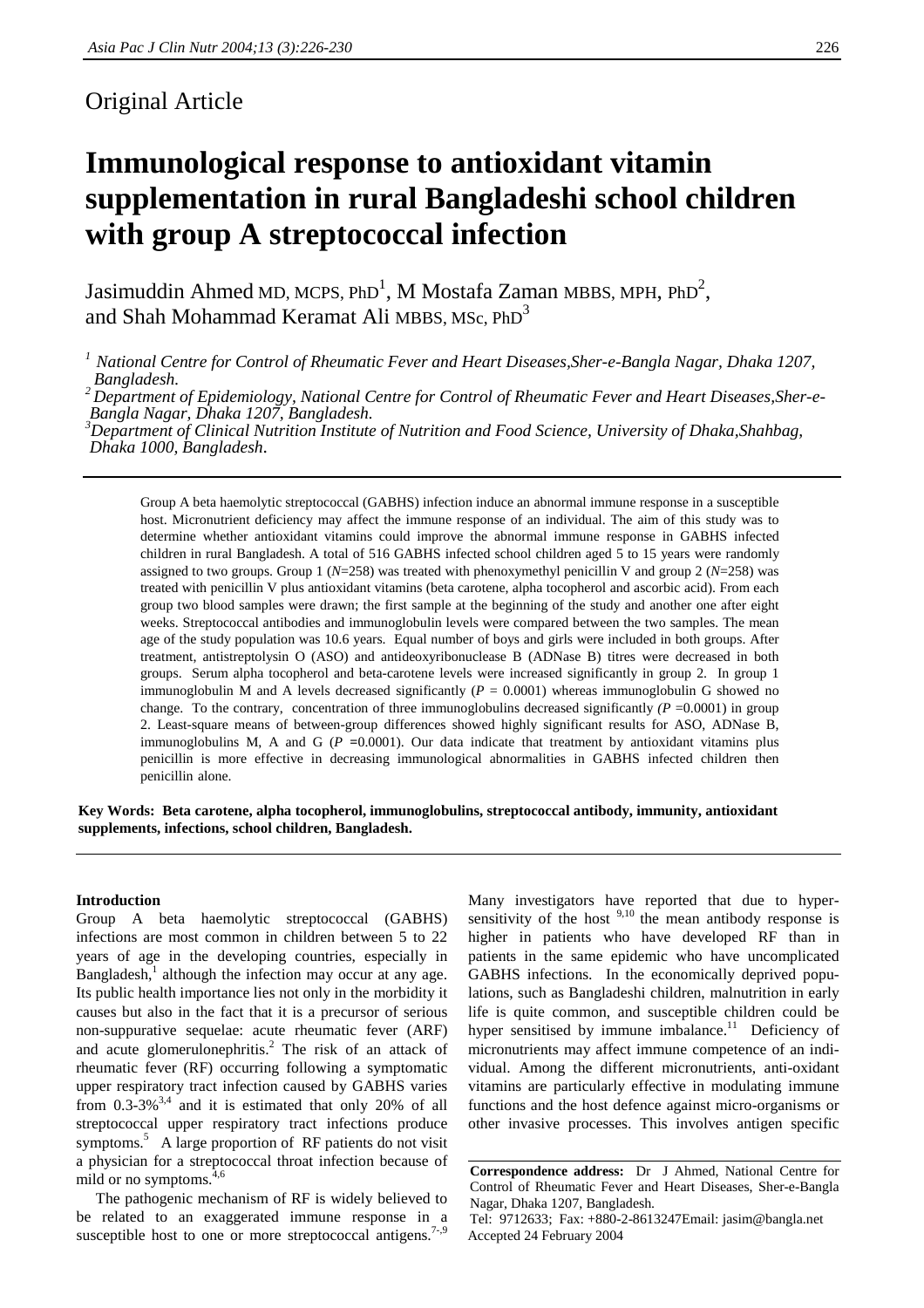humoral reactions of the immune system as well as nonspecific inflammatory processes.<sup>12</sup> If antioxidant vitamins play an important role, as previously proposed, in the regulation of immune reaction then it may improve immunological abnormalities produced by GABHS infection. In this study, we examine whether antioxidant vitamins are capable of decreasing abnormal immune response in GABHS infected children.

# **Subjects and methods** *Materials*

The study was carried out on school children in a rural community of Bangladesh. Initially, written permission was secured from school heads. Management committees, consisting of representatives of parents, teachers and government officers, run the schools. A meeting was held between the investigators, parents and management committee. Consent was obtained from the parents. Then class teachers explained the purpose of the study to the students and requested them to participate in the study. The review committees of the National Centre for Control of Rheumatic Fever and Heart Diseases and the University of Dhaka have approved this study.

# *Study population*

A total of 3750 children were sampled from the same socio-economic groups aged 5 to 15 years, who were students of grades one to ten. Students who attended the school on the day of clinical examination were considered as eligible. The study period was from January to December 1999. Inclusion for clinical screening was limited to students who fulfilled the following criteria: presence of sore throat, especially on swallowing and presence of redness of the tonsils or pharynx. Fever was not a prerequisite for inclusion. All children had no antibiotic treatment for at least 4 weeks and had no history of RF or RHD. Children under five years of age were excluded from the screening because it was difficult to obtain reliable information about the presence of soreness of the throat on swallowing, and this age group is not especially prone to  $RF<sup>1</sup>$ .

 After clinical screening 1275 children underwent blood examination. Finally 516 children were selected for intervention therapy. High  $(\geq 300 \text{ IU/ml})$  ASO<sup>13</sup>, high  $(\geq 340 \text{ IU/ml})$  ADNase B<sup>13</sup> and high ( $\geq 6$ mg/dl) CRP were the criteria for final selection. Result of the throat swab culture was not included in the study because a positive culture does not always indicate the presence of acute infection. Some children may be carriers of GABHS in their throat. Throat swab culture was done to exclude other common bacterial infections. ASO is the most commonly used and best-standardised antibody test for confirming a recent GABHS infection. Another important extracellular antigen produced by group A strains is deoxyribonuclease B. To specify group A streptococcal infection more precisely, ADNase B antibody should be measured. Although non-specific, CRP is the most commonly employed test to determine acute phase response status.

### *Intervention*

The 516 subjects of both sexes selected for intervention were randomly divided into two groups. Group 1 (*N*=258) was treated with phenoxymethyl penicillin V and group 2 (*N*=258) with phenoxymethyl penicillin V plus antioxidant vitamins (beta-carotene, alpha-tocopherol and ascorbic acid). The dose of oral antibiotic phenoxymethyl penicillin V was 250 mg 6 hourly for 10 days and then 250 mg 12 hourly for 60 days for both groups. Antioxidant vitamins (beta-carotene 6 mg, vitamin E 50 mg, and vitamin C 200 mg) were given once in a single tablet daily for 60 days. Square Pharmaceuticals Limited, Dhaka, Bangladesh, supplied antioxidant vitamin (Rex™) tablets.

# *Ascertainment of variables*

*Sociodemographic:* The following variables were obtained by interview of the subject or parent using a questionnaire: age, sex, number of siblings in the family, mother's occupation.

*Anthropometric:* Measurements of height for all subjects were done without shoes (using a mounted wooden scale). Height for age was calculated in the standard manner using the US National Health and Nutrition Examination Survey (NHANES) data. This index was chosen because it indicates long-term nutritional status.

### *Laboratory methods*

Two blood samples were drawn from both groups for investigations, one at the beginning of the study and one after eight weeks. ASO, ADNase B, CRP, total protein, albumin, globulin, immunoglobulin M, A and G, betacarotene and alpha-tocopherol values were obtained. Blood sample collection and preservation: A 5ml blood sample was collected aseptically by venipuncture into a sterile, dry screw capped test tube. The blood was placed immediately in an aluminum foil pack to protect from light for 1 hour at room temperature to allow clot formation. It was then centrifuged at 4000 rpm for 15 minutes in a refrigerated centrifuge. After separation, serum was distributed in several aliquots in Eppen drof tubes, levelled properly and preserved in deep freeze at  $-20<sup>0</sup>$  C until tests were performed.

# *Serological and biochemical analysis*

Sera were tested for ASO, ADNase B titre by latex agglutination slide and microtitre method respectively. CRP, total protein, albumin and immunoglobulins were determined by turbidometric method and antioxidant vitamins by colorimetric method. All tests were done in the laboratory of the National Centre for Control of Rheumatic Fever and Heart Disease, Dhaka. The tests were performed with commercially available kits and the manufacturer instructions were adhered in performing the tests. Technical blinding was maintained during the test performance.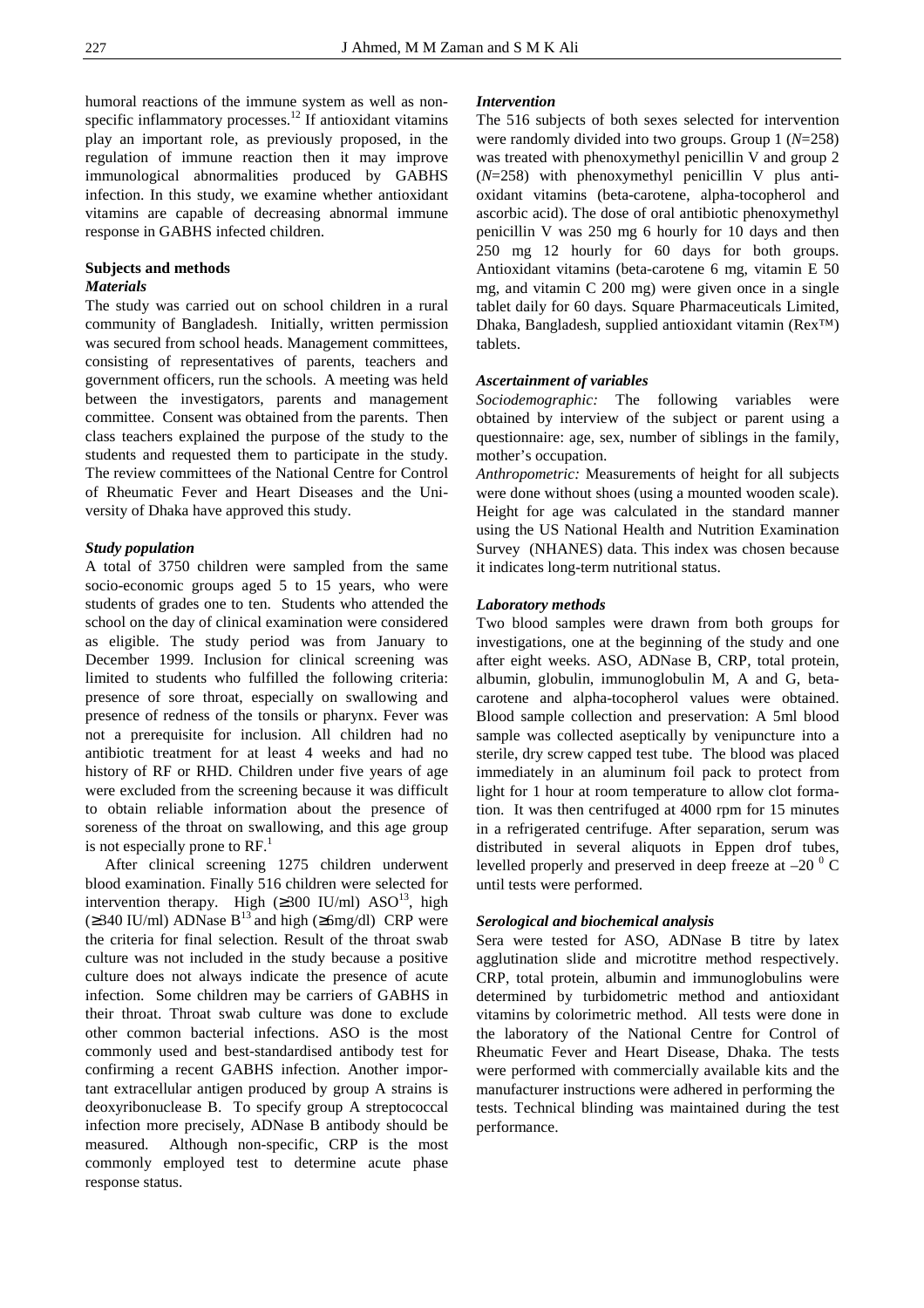| Variables                                | Total<br>$(N = 516)$ | *Intervention 1<br>$(N = 258)$ | *Intervention 2<br>$(N=258)$ | P value |  |
|------------------------------------------|----------------------|--------------------------------|------------------------------|---------|--|
|                                          |                      |                                |                              |         |  |
| Age, year, mean (SD)                     | 10.6(2.0)            | 10.5(1.9)                      | 10.7(1.8)                    | 0.15    |  |
| Number of family members, mean (SD)      | 6.2(1.8)             | 6.1(1.7)                       | 6.3(1.9)                     | 0.35    |  |
| Number of siblings, mean (SD)            | 3.2(1.9)             | 3.1(1.8)                       | 3.3(2.0)                     | 0.29    |  |
| Working mother, $n$ $(\%)$               | 84 (13.7)            | 38 (11.4)                      | 46(16.0)                     | 0.21    |  |
| Height for age $(\% )$ , mean $(SD)$     | 91.6(5.3)            | 91.7(5.4)                      | 91.5(5.2)                    | 0.31    |  |
| C- reactive protein, $mg/dL$ , mean (SD) | 31.9(4.7)            | 31.3(4.3)                      | 32.5(5.0)                    | 0.62    |  |

**\***Intervention 1 includes subjects who were treated with phenoxymethyl penicillin V; intervention 2, subjects who were treated with phenoxymethyl penicillin V plus antioxidant vitamins (alpha tocopherol, beta carotene and ascorbic acid).

### *Statistical analysis*

Separate analysis for boys and girls were done using SAS package (Release 6.11, SAS Institute Inc., Cary, NC). Combined results are also presented. Paired 't' tests were done to examine statistical difference between pre- and post-intervention levels of the continuous variables as values were from the same subject and there was no major deviation from normality. Then ANCOVA was done to compare between-group differences in dependent variables (antibodies and immunoglobulins) adjusted for age, number of siblings, mother's occupation, number of family members, height for age and CRP with F tests computed from type III sum of squares. This form of sum of squares applies to unbalanced study designs and reports the effect of an independent variable after adjustment for all other variables included in the model. *P* values of less than 0.05 were considered statistically significant.

# **Results**

There were 516 subjects including both sexes. Mean age was 10.6 years. There was no significant difference in mean age between groups. Background information of the two groups, which included age, number of family members, number of siblings, mother's occupation, height for age and CRP, are shown in Table 1. Streptococcal antibodies were markedly elevated in both groups initially. After treatment, serum levels were decreased in both groups. Reduction of ASO titre was similar in both sexes, but ADNase B was more prominent in boys. ASO and ADNase B titres were decreased in both intervention groups, but reduction of ADNase B level was more prominent in case of group 2 as compared with group 1 (Table 2).

 After treatment, serum levels of alpha tocopherol and beta-carotene were increased significantly in both boys and girls of group 2. Differences were statistically significant in boys and girls. Alpha tocopherol and betacarotene level showed no change in group 1 (Table 2). Initially, serum concentrations of all three immunoglobulins were high. After treatment serum concentration of immunoglobulins M and A were decreased significantly  $(P = 0.0001)$  in group 1 in both boys and girls, but immunoglobulin G levels remained almost similar in

both sexes. In contrast, concentration of immunoglobulins M, A and G all decreased significantly  $(P = 0.0001)$ in both boys and girls in group 2 (Table 2). Finally we examined differences (post minus pre-intervention) between the groups in antibodies and imunoglobulins by ANCOVA. Least-square means of differences (Table 3) showed highly significant results  $(P = 0.0001)$  for ASO, ADNase B, IgM, IgA and IgG.

#### **Discussion**

This report represents a trial of antioxidant vitamins on school children with abnormal immune response produced by GABHS infection. Our working concept was to reduce immunological abnormalities in children produced by GABHS infection. To our knowledge this study is the first one with this hypothesis. However, our study has a weakness in the randomisation of inter-vention. To overcome the weakness we have done ANCOVA to compare between-group differences in dependent variables (antibodies and immunoglobulins) adjusted for age, number of siblings, mother's occupation, family size, height for age and CRP (Table 3).

 Antibody production is increased in a hypersensitive host due to frequent streptococcal infections. Increased antibody production was observed in our children in the initial stage. We have observed that serum levels of immunoglobulins were above normal in both groups in our study children. After treatment three, immunoglobulin levels were reduced significantly in the antioxidant vitamins group, but in the penicillin group reduction was limited to only two immunoglobulins (IgM and IgA). In the penicillin group, IgG levels remained unchanged, even after treatment. This elevated level of IgG may be due to persistence of continuous inflammatory process set by streptococcal infection. In the antioxidant group all immunoglobulins levels were reduced, possibly due to the antioxidant action of the vitamins, because serum level of antioxidant vitamins was raised in this group after treatment. It is interesting to note that the majority, but not all of the treated subjects showed a correction of immune response, towards normal level. The quantitative changes of the immunoglobulins were variable depending on the individual responder.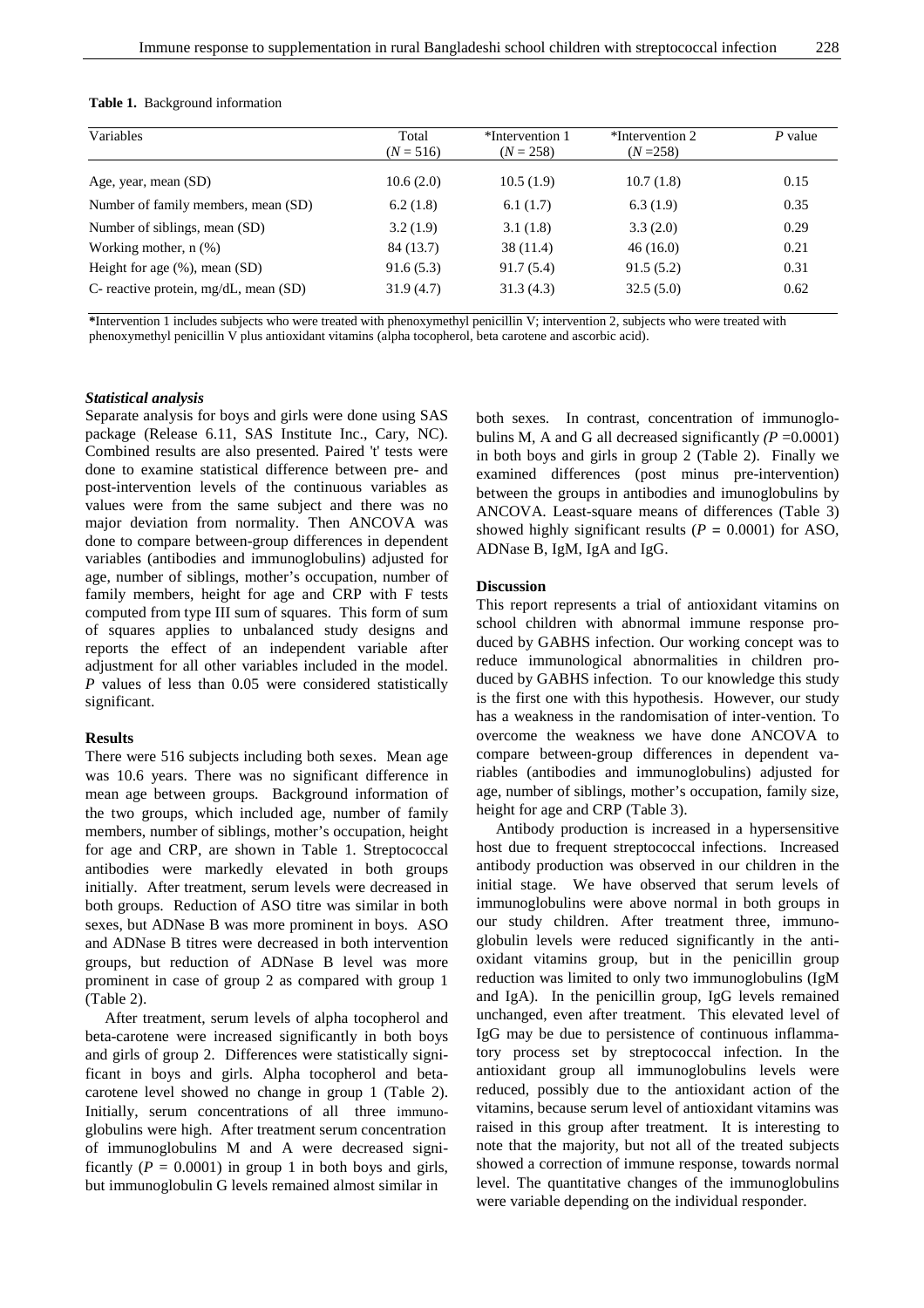|                         | Intervention 1 |             | Intervention 2       |        |               |            |                      |        |
|-------------------------|----------------|-------------|----------------------|--------|---------------|------------|----------------------|--------|
| Variables               | <b>Before</b>  | After       | Difference $P$ value |        | <b>Before</b> | After      | Difference* P value  |        |
|                         | Mean $(SD)$    | Mean $(SD)$ | Mean (SEM)           |        | Mean $(SD)$   |            | Mean (SD) Mean (SEM) |        |
|                         | $(N = 258)$    |             | $(N = 258)$          |        |               |            |                      |        |
| $ASO**$ , IU/mL         | 505 (180)      | 386 (123)   | $-119(10.5)$         | 0.0001 | 495 (137)     | 237(91)    | $-258(8.8)$          | 0.0001 |
| ADNase-B $**$ , IU/mL   | 450 (210)      | 391 (147)   | $-59(14.6)$          | 0.0001 | 487 (285)     | 287 (168)  | $-200(17.5)$         | 0.0001 |
| Alpha tocopherol, mg/L  | 8.1(0.2)       | 8.08(0.2)   | $-0.02(0.02)$        | 0.34   | 8.1(0.2)      | 10.6(0.5)  | 2.5(0.03)            | 0.0001 |
| Beta-carotene, mg/L     | 0.1(0.02)      | 0.09(0.02)  | $-0.01(0.01)$        | 0.67   | 0.1(0.02)     | 1.2(0.4)   | 1.1(0.02)            | 0.0001 |
| Immunoglobulin M, mg/dL | 278 (55)       | 216(34)     | $-62(3.6)$           | 0.0001 | 288 (53)      | 143 (24)   | $-145(3.4)$          | 0.0001 |
| Immunoglobulin A, mg/dL | 329 (37)       | 221(41)     | $-108(3.1)$          | 0.0001 | 364 (120)     | 232(54)    | $-132(7.6)$          | 0.0001 |
| Immunoglobulin G, mg/dL | 2521 (265)     | 2545 (284)  | 24(20.0)             | 0.23   | 2498 (274)    | 1819 (227) | $-679(17.2)$         | 0.0001 |

**Table 2.** Streptococcal antibodies, antioxidant vitamins and immunoglobulins in intervention groups before and after treatment

\* Post intervention minus pre-intervention

\*\*ASO indicates antistreptolysin O; ADNase B, antideoxyribonuclease B.

This variability of response could be partly due to the differences of serum concentration of antioxidant vitamins. Inflammatory process was not completely ceased in the penicillin treated children and their serum level of antioxidant vitamins remained low during the study period as they did not receive any antioxidant vitamin supplementation during this period. Antioxidant vitamins exert their beneficial effect on the host defence by preventing the infection induced anti-inflammatory process produced by tissue prostaglandin. During the immune response, the body secrets inflammatory substances, such as interleukin-6 and CRP, which intensify and help sustain the immune response. Vitamin E has emerged as a potent anti-inflammatory nutrient, protecting against inflammatory disorders. In our study we observed that initially in all children, serum IgG was elevated along with other two immunoglobulins and their serum levels of vitamin E and beta-carotene were low. Children treated with penicillin were unable to eliminate inflammatory process within a short period due to their low serum level of antioxidant vitamins.

Zaman *et al.*,<sup>14</sup> in a study in Bangladesh showed that RF patients and GABHS infected control subjects have

 similar levels of beta-carotene. We have observed low serum levels of beta-carotene in our subjects infected with GABHS. Beta-carotene levels correlated negatively with IgG levels, which indicates an indirect sign of inflammation.<sup>15</sup> Bendich *et al.*,<sup>16</sup> reported that beta carotene exerts its antibacterial effects by an immunomodulatory effect.

 Ascorbic acid also plays an important role in the defence against infection. In a study Anderson *et al.,*<sup>17</sup> showed that ascorbic acid supplementation has no effect on serum IgGs but it reduced antibody titre significantly in streptococcal infection.

 All immunological indices are reduced towards normal range by antioxidant vitamin treatment, whereas these indices are partly reduced by penicillin treatment. The partial correction of immune response indicates that the inflammatory process set by streptococcal infection to some extent is continuing while treating with penicillin. Penicillin treatment may need a long period for correction of immune response. Antioxidant vitamins along with penicillin in our study show quick correction of abnormal immune response. This indicates that penicillin therapy alone is not sufficient to correct or 'condition' immune

**Table 3.** Least-square means\* of differences (post minus pre treatment) of antibodies and immunoglobulins in intervention groups\*

| Variables                      | Intervention 1 | Intervention 2 | df | F value | $P$ value |
|--------------------------------|----------------|----------------|----|---------|-----------|
| Antistreptolysin O, IU/mL      | -119           | $-258$         |    | 44.4    | 0.0001    |
| Antideoxyribonuclease B, IU/mL | $-59$          | $-200$         |    | 31.0    | 0.0001    |
| Immunoglobulin G, mg/dL        | 24             | $-679$         |    | 445.7   | 0.0001    |
| Immunoglobulin M, mg/dL        | $-62$          | $-145$         |    | 207.2   | 0.0001    |
| Immunoglobulin A, mg/dL        | $-108$         | $-132$         |    | 11.5    | 0.0007    |

\*Least-square means were obtained by adjusting for co variants: age, mother's occupations, number of siblings, family size, height for age and CRP.